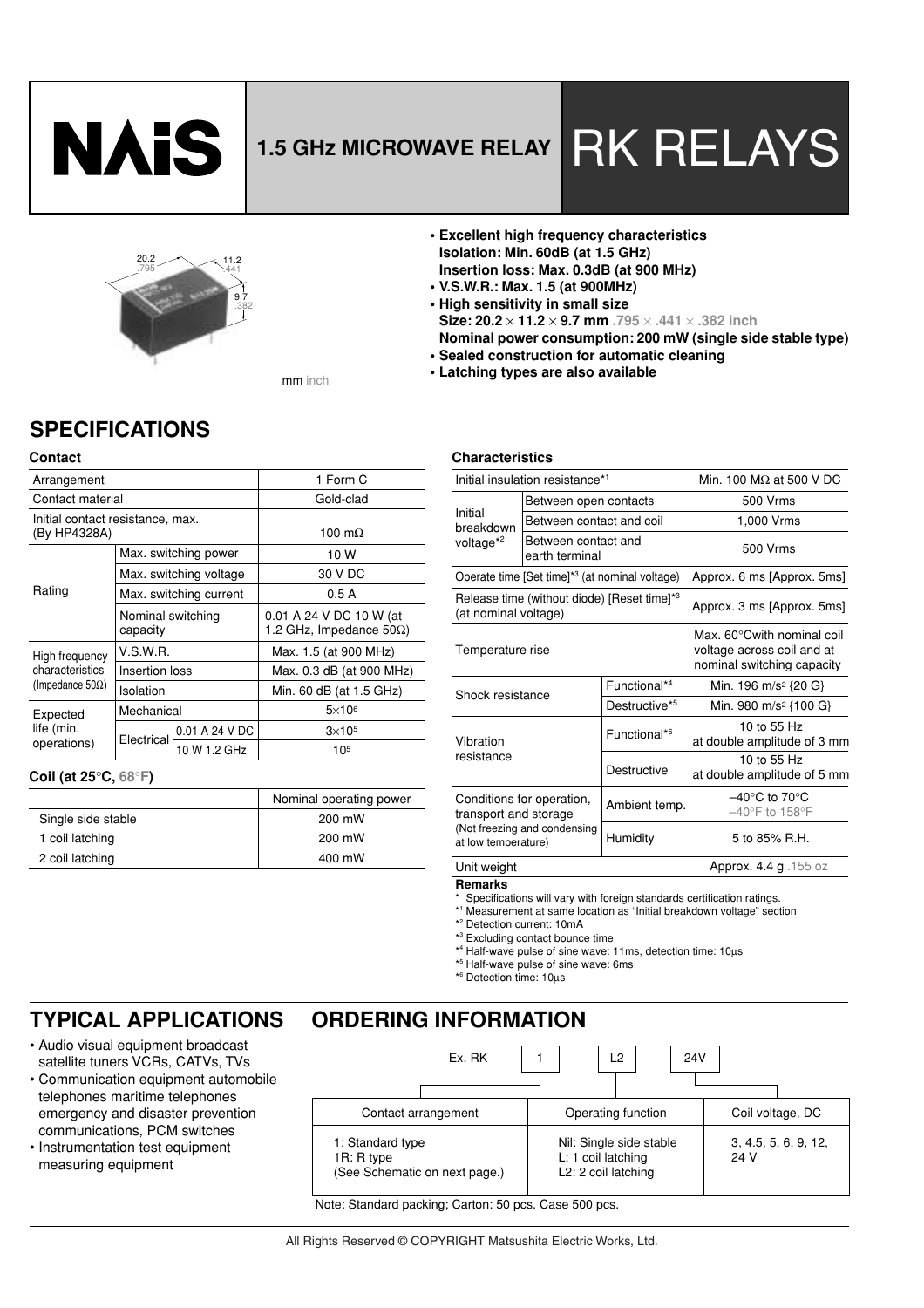# **TYPES AND COIL DATA (at 20°C 68°F)**

### **• Single side stable type**

|                 | Part No.         | Nominal<br>voltage,<br>V DC | Pick-up<br>voltage, max.<br>V DC | Drop-out<br>voltage, min.<br>V DC | Coil<br>resistance.<br>$\Omega$ (±10%) | Nominal<br>operating<br>current, mA | Nominal<br>operating<br>power, mW | Maximum.<br>allowable<br>voltage, V DC<br>(at 60 $\degree$ C 140 $\degree$ F) |
|-----------------|------------------|-----------------------------|----------------------------------|-----------------------------------|----------------------------------------|-------------------------------------|-----------------------------------|-------------------------------------------------------------------------------|
| <b>RK1-3V</b>   | <b>RK1R-3V</b>   | 3                           | 2.25                             | 0.3                               | 45                                     | 66.7                                | 200                               | 3.3                                                                           |
| <b>RK1-4.5V</b> | <b>RK1R-4.5V</b> | 4.5                         | 3.38                             | 0.45                              | 101                                    | 44.4                                | 200                               | 4.95                                                                          |
| <b>RK1-5V</b>   | <b>RK1R-5V</b>   | 5                           | 3.75                             | 0.5                               | 125                                    | 40.7                                | 200                               | 5.5                                                                           |
| <b>RK1-6V</b>   | RK1R-6V          | 6                           | 4.5                              | 0.6                               | 180                                    | 33.3                                | 200                               | 6.6                                                                           |
| <b>RK1-9V</b>   | <b>RK1R-9V</b>   | 9                           | 6.75                             | 0.9                               | 405                                    | 22.2                                | 200                               | 9.9                                                                           |
| <b>RK1-12V</b>  | <b>RK1R-12V</b>  | 12                          | 9                                | 1.2                               | 720                                    | 16.7                                | 200                               | 13.2                                                                          |
| <b>RK1-24V</b>  | <b>RK1R-24V</b>  | 24                          | 18                               | 2.4                               | 2,880                                  | 8.3                                 | 200                               | 26.4                                                                          |

#### **• 1 coil latching type**

|                  | Part No.           | Nominal<br>voltage,<br>V DC | Set voltage,<br>max. V DC | Reset voltage,<br>max. V DC | Coil<br>resistance,<br>$\Omega$ (±10%) | Nominal<br>operating<br>current, mA | Nominal<br>operating<br>power, mW | Maximum.<br>allowable<br>voltage, V DC<br>(at 60 $\degree$ C 140 $\degree$ F) |
|------------------|--------------------|-----------------------------|---------------------------|-----------------------------|----------------------------------------|-------------------------------------|-----------------------------------|-------------------------------------------------------------------------------|
| <b>RK1-L-3V</b>  | <b>RK1R-L-3V</b>   | 3                           | 2.25                      | 2.25                        | 45                                     | 66.7                                | 200                               | 3.3                                                                           |
| RK1-L-4.5V       | <b>RK1R-L-4.5V</b> | 4.5                         | 3.38                      | 3.38                        | 101                                    | 44.4                                | 200                               | 4.95                                                                          |
| <b>RK1-L-5V</b>  | <b>RK1R-L-5V</b>   | 5                           | 3.75                      | 3.75                        | 125                                    | 40                                  | 200                               | 5.5                                                                           |
| <b>RK1-L-6V</b>  | RK1R-L-6V          | 6                           | 4.5                       | 4.5                         | 180                                    | 33.3                                | 200                               | 6.6                                                                           |
| <b>RK1-L-9V</b>  | <b>RK1R-L-9V</b>   | 9                           | 6.75                      | 6.75                        | 405                                    | 22.2                                | 200                               | 9.9                                                                           |
| <b>RK1-L-12V</b> | <b>RK1R-L-12V</b>  | 12                          | 9                         | 9                           | 720                                    | 16.7                                | 200                               | 13.2                                                                          |
| <b>RK1-L-24V</b> | <b>RK1R-L-24V</b>  | 24                          | 18                        | 18                          | 2.880                                  | 8.3                                 | 200                               | 26.4                                                                          |

#### **• 2 coil latching type**

|                  | Part No.           | Nominal<br>voltage,<br>V DC | Set voltage,<br>max. V DC | Reset voltage,<br>max. V DC | Coil<br>resistance,<br>$\Omega$ (±10%) | Nominal<br>operating<br>current, mA | Nominal<br>operating<br>power, mW | Maximum.<br>allowable<br>voltage, V DC<br>(at 60 $\degree$ C 140 $\degree$ F) |
|------------------|--------------------|-----------------------------|---------------------------|-----------------------------|----------------------------------------|-------------------------------------|-----------------------------------|-------------------------------------------------------------------------------|
| <b>RK1-L2-3V</b> | <b>RK1R-L2-3V</b>  | 3                           | 2.25                      | 2.25                        | 22.5                                   | 133.3                               | 400                               | 3.3                                                                           |
| RK1-L2-4.5V      | RK1R-L2-4.5V       | 4.5                         | 3.38                      | 3.38                        | 50.6                                   | 88.9                                | 400                               | 4.95                                                                          |
| <b>RK1-L2-5V</b> | <b>RK1R-L2-5V</b>  | 5                           | 3.75                      | 3.75                        | 62.5                                   | 80                                  | 400                               | 5.5                                                                           |
| <b>RK1-L2-6V</b> | <b>RK1R-L2-6V</b>  | 6                           | 4.5                       | 4.5                         | 90                                     | 66.7                                | 400                               | 6.6                                                                           |
| <b>RK1-L2-9V</b> | <b>RK1R-L2-9V</b>  | 9                           | 6.75                      | 6.75                        | 202.5                                  | 44.4                                | 400                               | 9.9                                                                           |
| RK1-L2-12V       | RK1R-L2-12V        | 12                          | 9                         | 9                           | 360                                    | 33.3                                | 400                               | 13.2                                                                          |
| RK1-L2-24V       | <b>RK1R-L2-24V</b> | 24                          | 18                        | 18                          | 1.440                                  | 16.7                                | 400                               | 26.4                                                                          |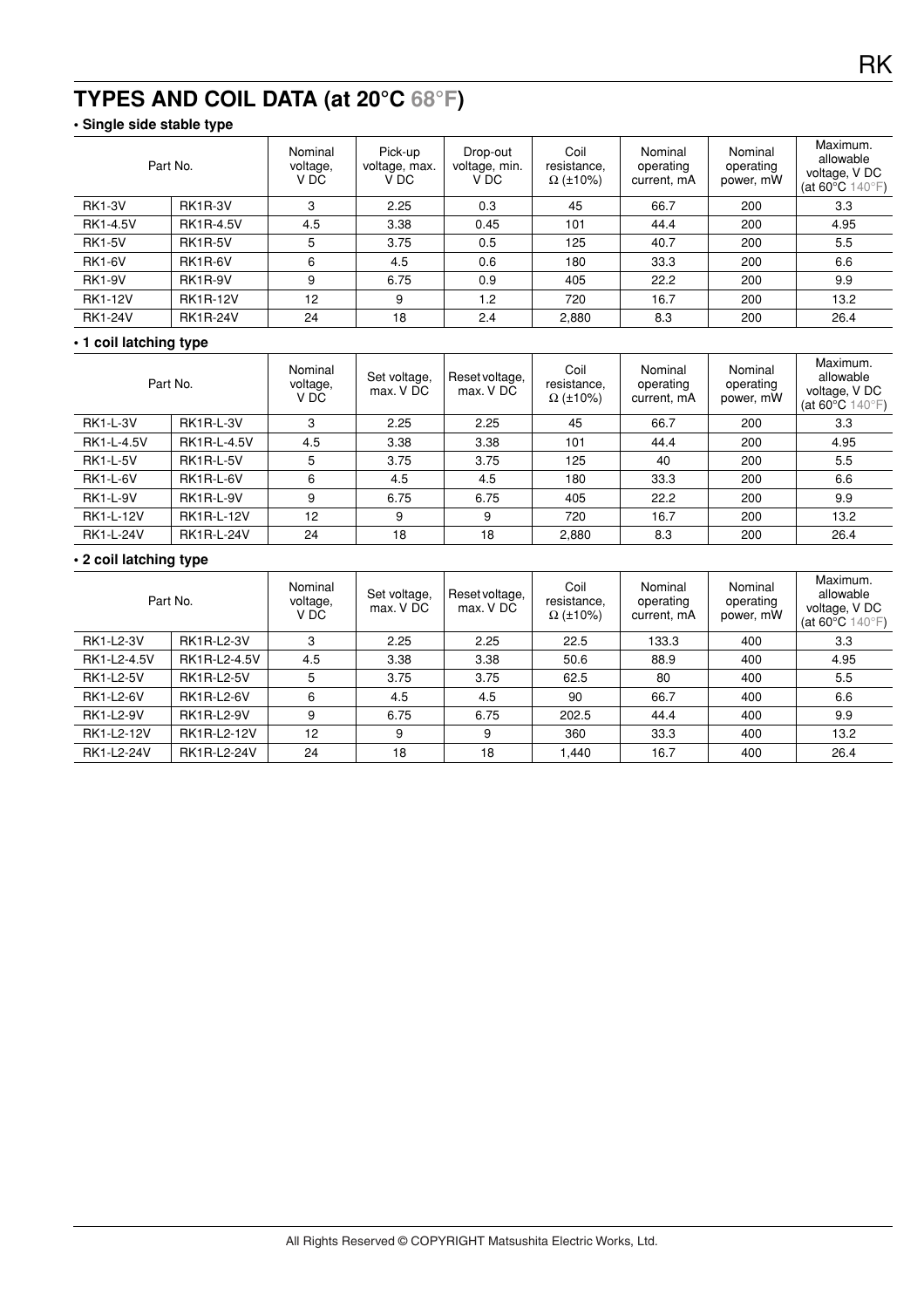# **RK DIMENSIONS**



Single side stable and 1 coil latching



2 coil latching



PC board pattern (Bottom view)





Tolerance: ±0.1 ±.003

General tolerance: ±0.3 ±.012



# **REFERENCE DATA**

1.-(1) High frequency characteristics (Impedance 75Ω) Sample: RK1-12V Measuring method: Measured with HP network analyzer (HP8753C)

#### • V.S.W.R. characteristics • Insertion loss characteristics • Isolation characteristics







All Rights Reserved © COPYRIGHT Matsushita Electric Works, Ltd.

mm inch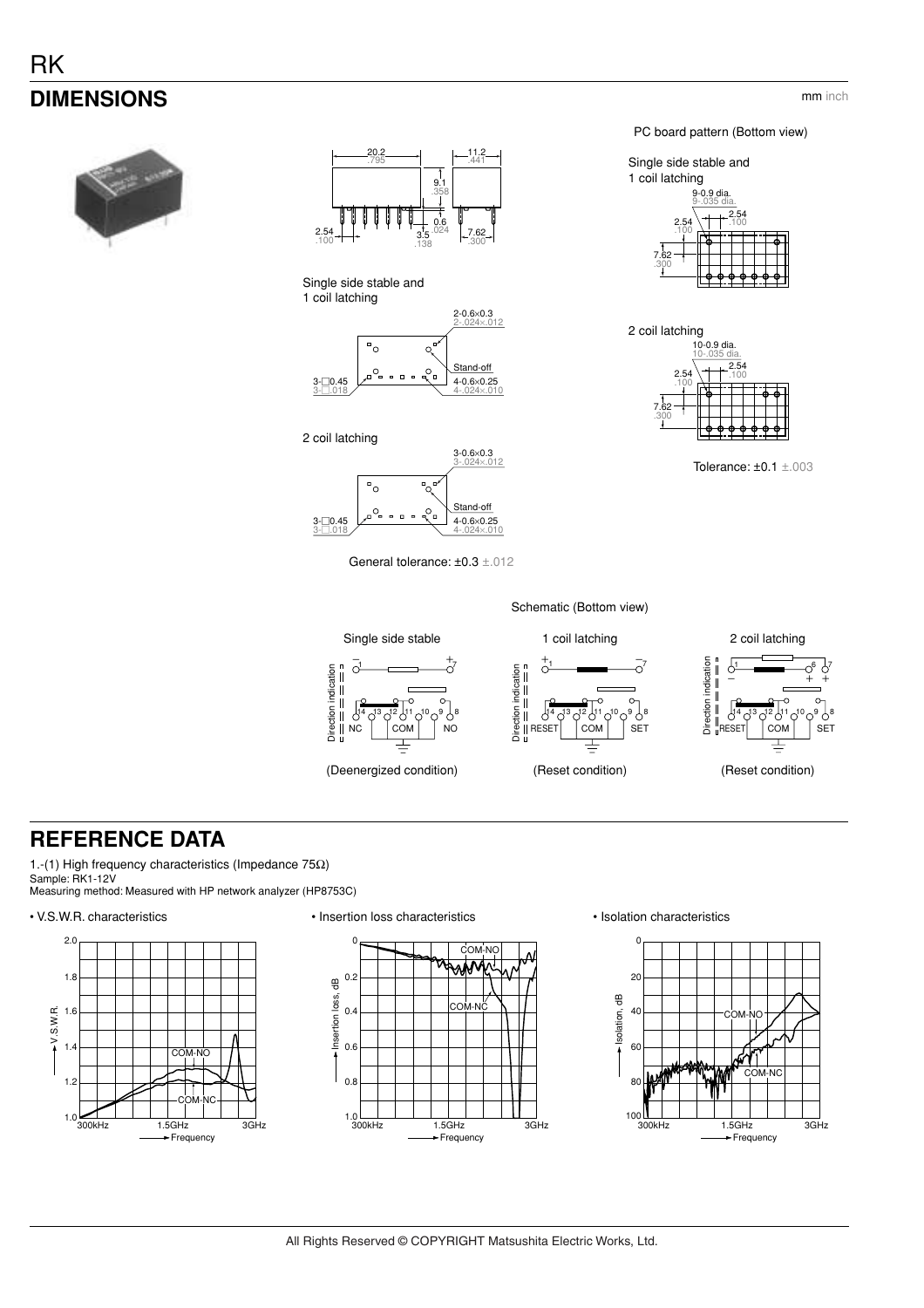1.-(2) High frequency characteristics (Impedance 50Ω)

Sample: RK1-5V Measuring method: Measured with HP network analyzer (HP8753C)







2. Coil temperature rise Sample: RK1-12V, RK1-L-12V, RK1-L2-12V No. of samples:  $n = 6$ Carrying current: 10 mA



3.-(1) Operate/Release time (Single side stable) Sample: RK1-12V; No. of samples:  $n = 6$ 



3.-(2) Set/Reset time (Latching) Sample: RK1-L-12V, RK1-L2-12V No. of samples:  $n = 12$ 



4.-(1) Mechanical life test (Single side stable) Sample: RK1-12V; No. of samples:  $n = 12$ 



4.-(2) Mechanical life test (Latching) Sample: RK1-L2-12V No. of samples:  $n = 12$